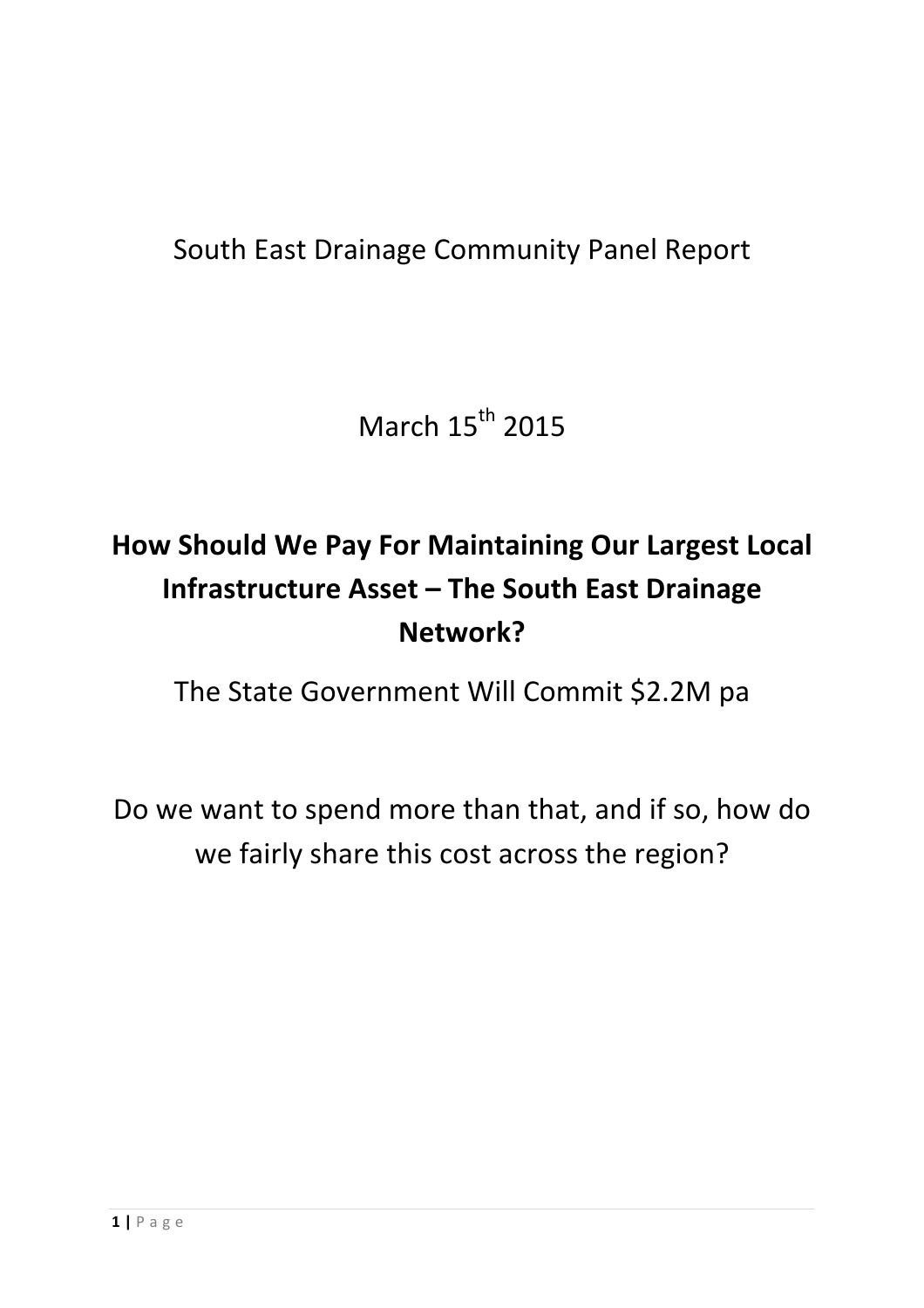# **Executive Summary**

The Community Panel concluded that the South East Drainage Network provides benefits not just to landholders or even the wider South East community but to the whole State.

The Community Panel rejects any notion that the South East Community be directly charged to fund the ongoing maintenance and operation of the Drainage Network.

The South East Drainage Network is a State owned asset and the State Government should fully fund its ongoing maintenance and operation.

The Community panel recognises that the State Government has sole responsibility under the South East Water Conservation and Drainage Act 1992 to adequately resource and effectively manage the South East Drainage Network to ensure sustainable landscapes for the benefit of both the Environment and Agriculture.

The Community Panel understands that the State Government has a number of financial responsibilities. The panel strongly recommends the state government acknowledge and respect the current, long standing, productive and environmentally important drainage infrastructure and allocate annual funding accordingly.

The Community Panel received 36 written submissions with many detailed and emphatic points made. The panel has considered all and taken these into account in its deliberations.

## Recommendations

1. The Community Panel recommends that the State Government should pay for the **ongoing maintenance of the South East Drainage Network from State Appropriation. The** panel specifically opposes the introduction of a regional based levy.

- The drainage network is a state owned asset and maintenance should be state funded, as is the case with all other state owned bridge infrastructure around the State where maintenance is state funded.
- Maintenance and operation is a State Government responsibility under the South Eastern Water Conservation and Drainage Act 1992.
- Evidence provided by expert witnesses and community submissions determines there is no justification for localised taxing.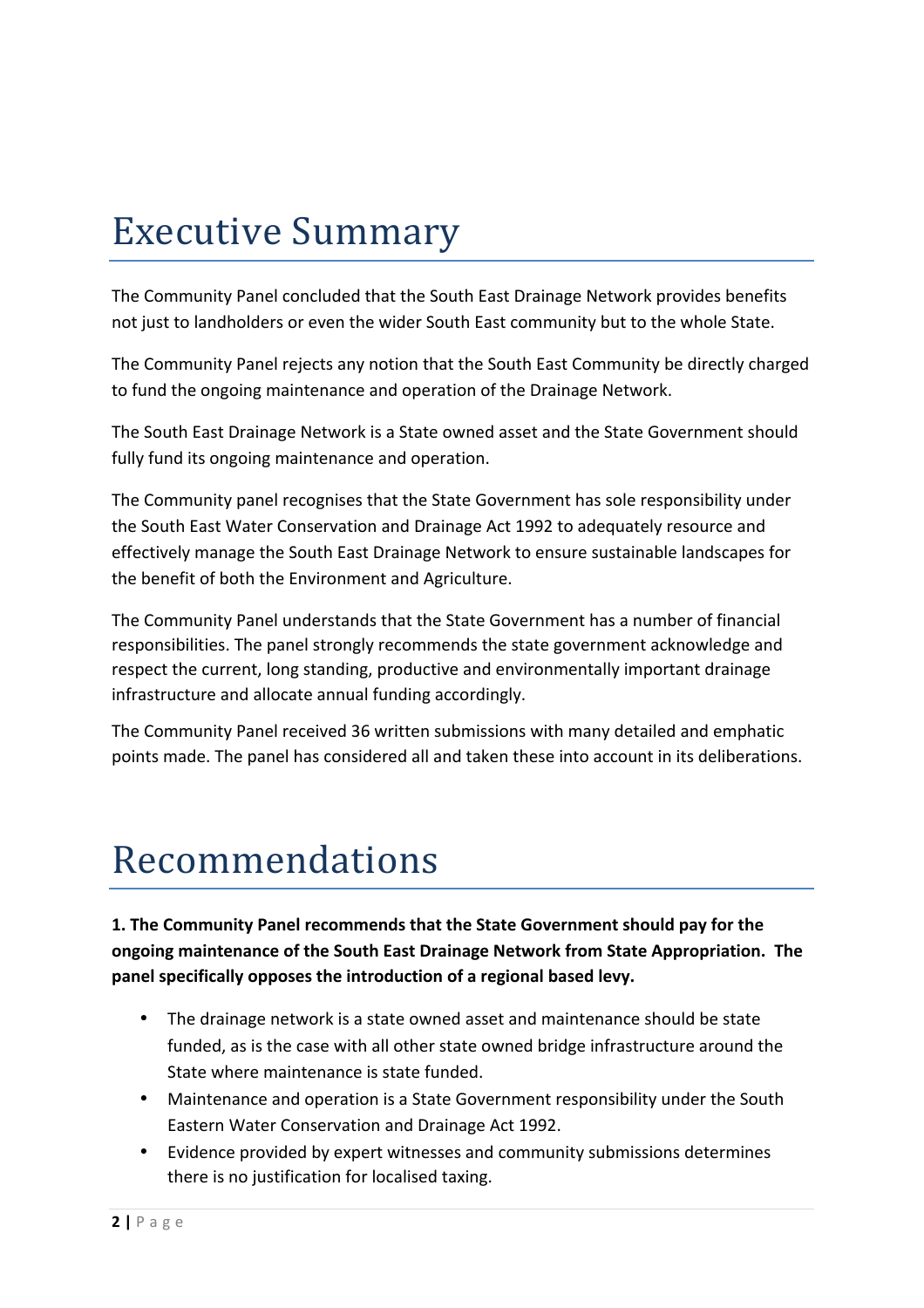- Individual landholders who have been disadvantaged by the drainage network and who were forced to contribute to that construction will not pay another levy
- It is clear to the community panel that the state government has money available for other state projects. Funding the drainage network maintenance should be of equal importance. Examples of other state government spending are:
	- $\circ$  Adelaide Oval Upgrade
	- o Torrens Foot Bridge
	- $\circ$  Extension of tramway
	- $\circ$  O Bahn extension in the East End
	- o Redevelopment of Torrens Art Precinct
	- $\circ$  Casino upgrade
	- $\circ$  Torrens river front upgrade
	- $\circ$  Shift of OzMinerals office from Melbourne to Adelaide
- The benefits to the whole state of maintaining the drainage infrastructure are significant. The whole state benefits from food production, environmental conservation, industry and tourism from the South East Region. "The South East region contributed 21.6% of Gross State Product for agriculture, forestry and fishing." (Ref. SELGA Submission 27)
- The environmental benefits of the SE Flow Restoration Project have state and national significance.
- The Community Panel recognises that there has been a change in emphasis in managing the drainage network for agricultural to environmental objectives.
- The pine forests of the SE, we were told by this State Government were an asset of the state located in the south east. As such the government told the South East people that they were entitled to sell the trees for the benefit of the state. Similarly the drainage system is a state asset located in the South East to be maintained by the state. The vast area of land on which the aforementioned pine forests grow, has been leased by this government to a foreign company for the preposterous sum of \$1 per year, for over 100 years. If this land had been leased at commercial rates, then there would be double the money required to provide a 'gold plated' drainage system maintained and operated to the highest standards.

#### **2.** The Community Panel recommends that \$2.2m is not enough for acceptable maintenance of the South East Drainage Network. The panel recommends funding be set at the OECD Industry Standard which is 3% of capital value.

• The Community Panel identified that successive State Governments over the last two decades have underfunded drainage maintenance and operations, causing significant deterioration of the drainage infrastructure. This has led to reduced environmental outcomes from the drainage system and higher ongoing maintenance, replacement and operational costs.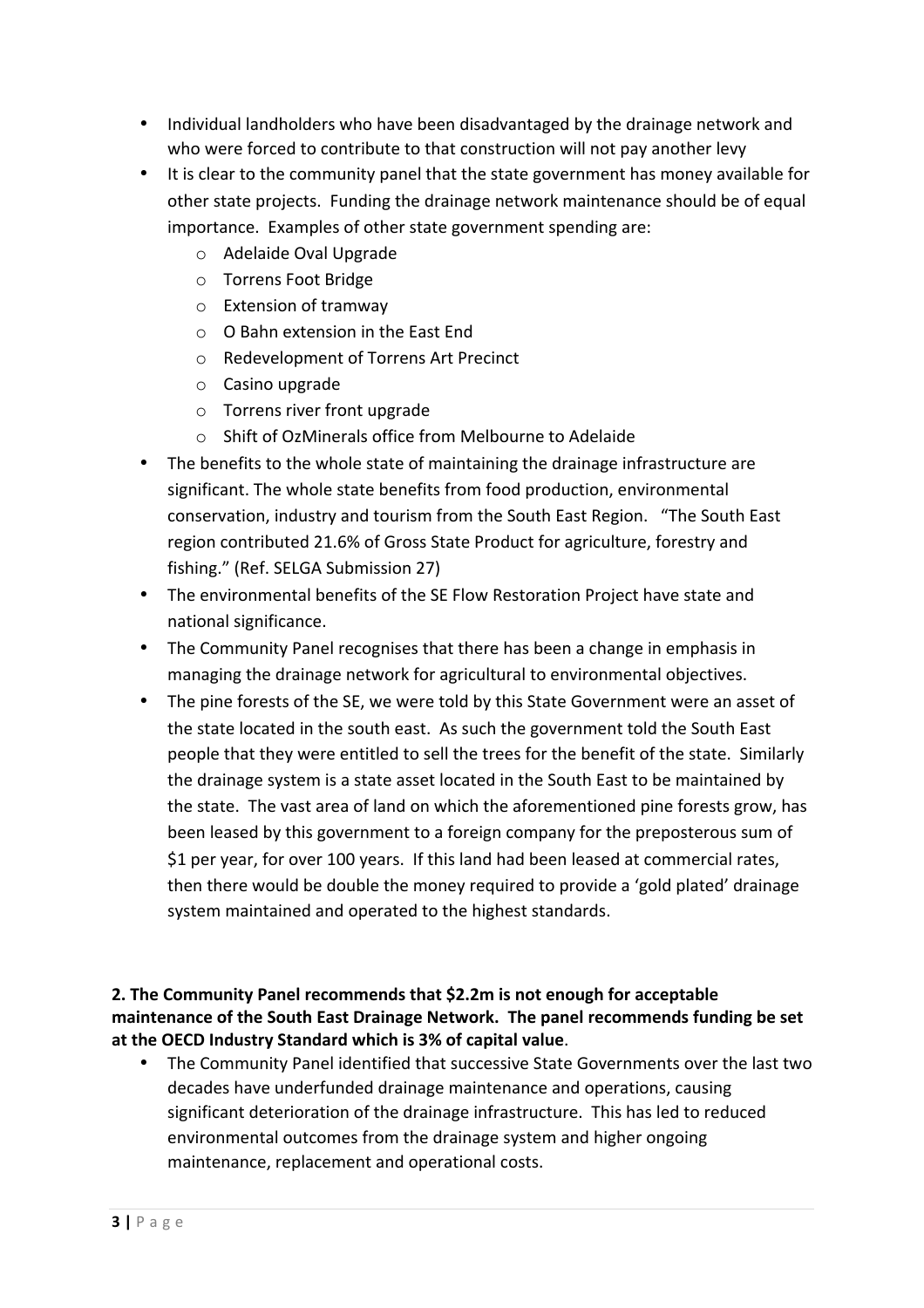• The 3% funding ratio will provide a long term commitment to adequate funding to ensure the system is properly maintained.

**3. The Community Panel recommends that the State Government credits the value of** South East water which will be delivered to the Coorong via the SE Flows Restoration project, in line with the market value of the Murray River Water market prices and allocates the savings/funds directly for the maintenance of the South East Drainage **Network.** 

- Under the SA Water recovery target, 42GL needs to be recovered or offset by 2019.
- The South East Drainage Network currently via Upper South East drainage scheme facilitates 26 GL of environmental flows for Coorong sustainability.
- The SE Flows Restoration project is predicted to deliver an additional 26GL per annum; with current commercial values this provides a significant saving to the state to meet its obligations set out in the MDBA Plan.
- This credit should be utilised as an offset for the benefit of the South East Drainage Network as it takes into account the Sustainable Diversion Limits targets, as set out in the Murray Darling Basin Plan specifically the South East Flows Restoration Project, and utilises this associated funding for the benefit of the South East Drainage Networks.

#### **4. The Community Panel recommends that the SEWCD Board must maintain all its water** management works in a good state of safety, cleanliness, and repair and in an efficient working order, as prescribed by the SE Water and Conservation Drainage Act of 1992.

- The panel considers that under the current inadequate funding system, the intent of the Act is not being sufficiently met.
- The level of funding available for monitoring, maintenance and capital replacement of the SEWCD Board's Assets remains below the level required.

#### **5. The Community Panel recommends that the government source sufficient annual** funding for the drains from better planned budgeting and fairer apportionment of annual **budgets without adding levies or increasing existing taxes.**

• The South East ratepayers currently contribute \$4.913 million (2015/16) through water and land based levies annually in levies to the South East Natural Resources Management Board, which is spent on managing land and water resources in the South East.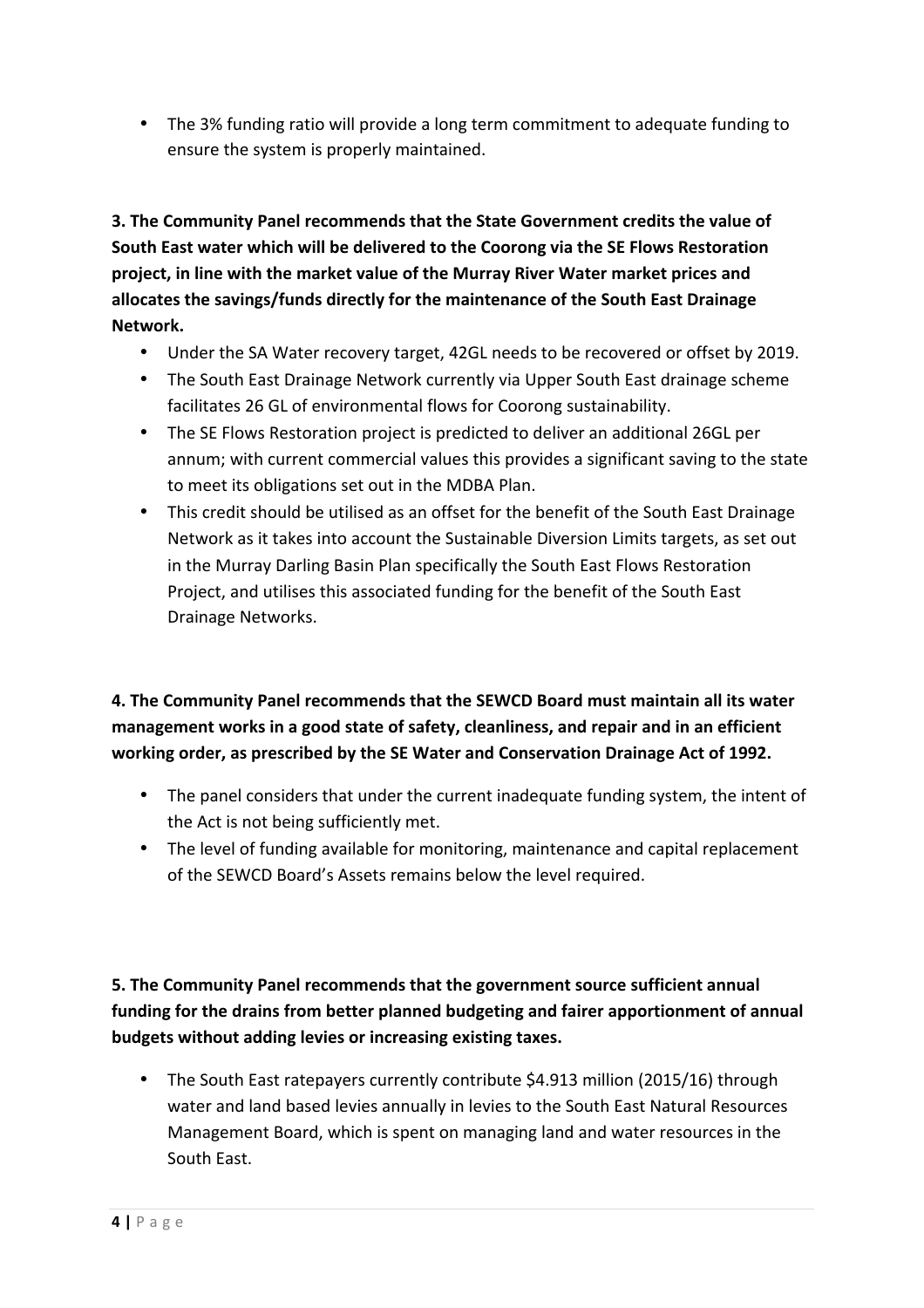- The Panel suggests that the Government investigate cost sharing from other Government Departments which derive a direct benefit from the maintenance of an effective drainage network.
- The Panel expects the State Government to explore every possible option to obtain funds from other Federal and State Departments and government grants to help increase the budget of the SE Drainage Board.

**6.** The Panel recommends that the State Government should only accept funding for future capital drainage works with a provision to adequately fund the maintenance.

**7.** The Community Panel recommends that in consultation with affected stakeholders, the existing Drainage Network be scrutinised/assessed, in order that drain maintenance is **appropriately prioritised.**

- Some public submissions and panel discussions indicated that a number of drains and associated infrastructure is no longer useful.
- There is a need for an emphasis on hearing the voice of local stakeholders.
- Recharge bores need to be considered as an alternative
- Some submissions pleaded for water to be returned to underground aquifers.

#### Background

At the time of settlement a large part of the South East was a swamp for many months of the year making communication and access very difficult. The agricultural potential of the land was severely limited by poor accessibility and water logging.

In the 1860s Goyder described the South East thus;

'My opinion is that from Salt Creek southwards, the area of the South East is equal to 7600 square miles and in every wet season half of that is under water. The depth of the water varies from one to six feet and some of it is never dry. Some swamps extend from four to six *miles*" Quoted in "Down the Drain" - Carter and Turner

The imperative to build a drainage system in the lower South East, which was undertaken in various stages over a period of a hundred years was initially to provide:

- (1) ease of transport and communication and
- (2) to open up land which the Crown could sell off for the benefit of the South Australian economy and development of the whole State.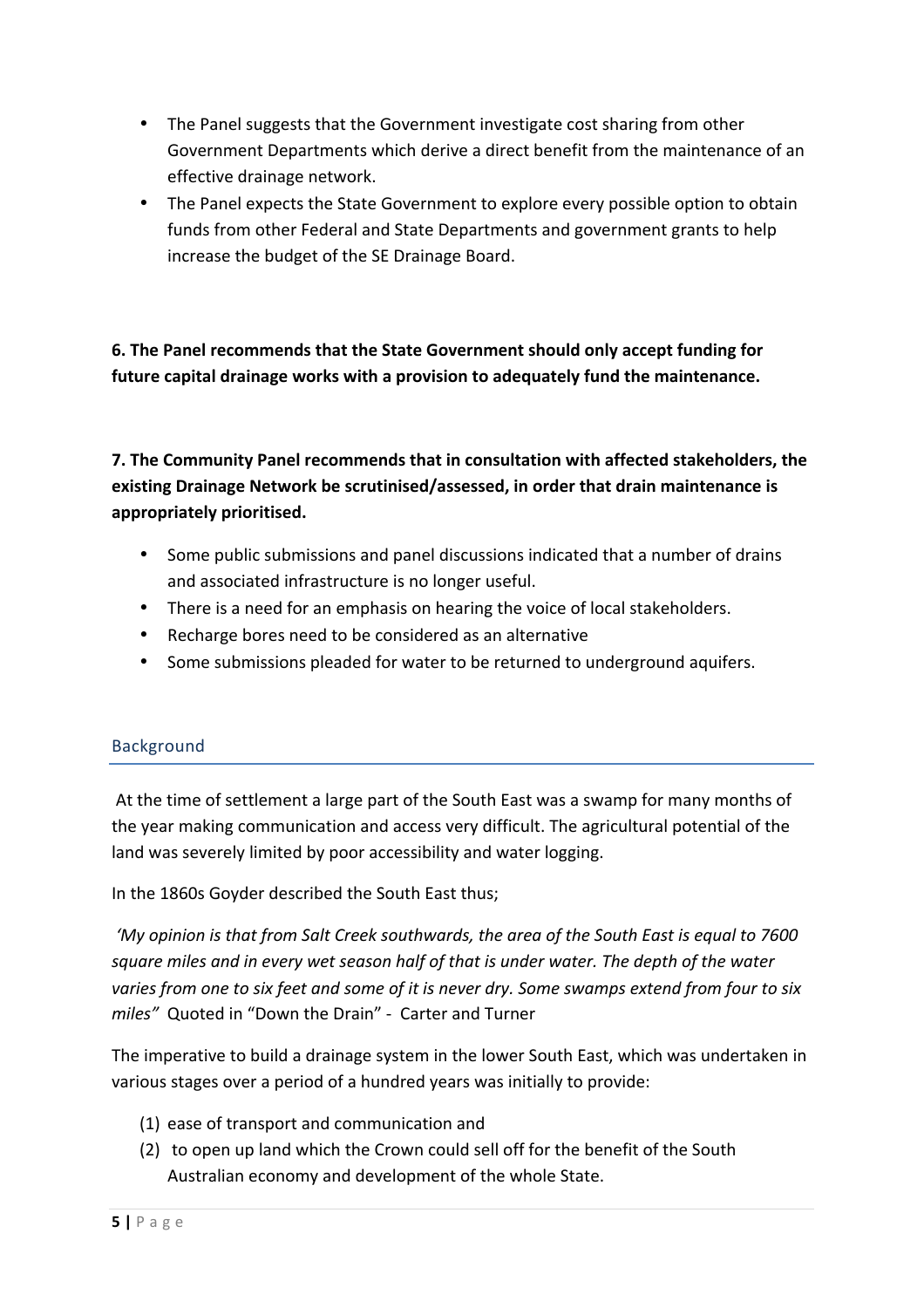The State Government accepted responsibility for financing the construction and the maintenance of the drainage system in the lower South East.

In the 1970's drainage rates were imposed based on unimproved value on all land titles.

As many landholders argued that they derived no benefit from the drains an attempt was made to assess the benefit (betterment) of the drains to each land title. This led to a number of successful court appeals.

The process of trying to identify beneficiaries of the drainage network proved to be complex, costly and subjective.

In 1980 the Government abandoned the "betterment" concept and abolished drainage rates.

The rationale for this abolition is contained in the Hansard of 2nd of April 1980.

*The principal object of this Bill is to abolish drainage rates in respect of the South East, Millicent Council District and the Eight Mile Creek Area. The*  Government considers that the whole of the South East Area of the State has received some benefit from the drainage systems that have been constructed in various districts over the last 100 years, and that it is difficult to determine the degree of benefit that the drainage has bestowed on any particular rural or business activity . As the State is receiving return from the revenue *generated by increased productivity made possible by drainage the* Government considers that the maintenance and administration of the system should be financed from state revenue. Consequently the Government *has* decided to abolish drainage rating in the South-East, effective from the *commencement of the 1980 rating year, as it is a selective tax burden levied on a minority of landholders in the area.*

#### And further

The Government considers that drainage administration is now entering a second phase where the drainage scheme should be manipulated to meet *changing community need. There is a growing community concern that conservation and utilization programmes should be undertaken, where* possible in the drainage system. The Government is responsive to this *community concern.*

Although the Government accepted full responsibility for the administration and maintenance of the Lower South East Drainage system at this time, the scheme has been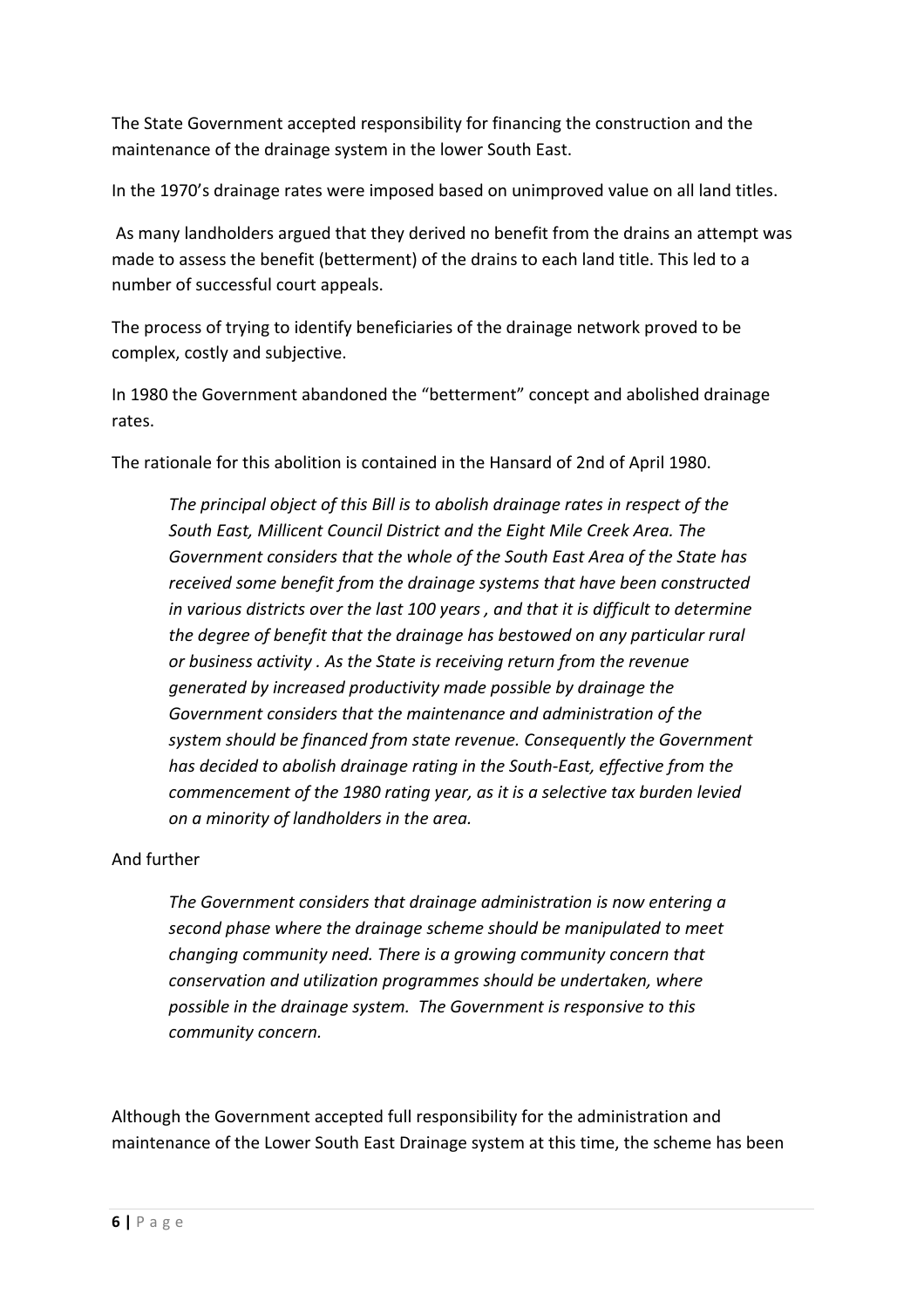chronically underfunded for at least the last 15 years resulting in a serious deterioration of the infrastructure and a mounting maintenance backlog.

The addition of the Upper South East Drainage scheme to the responsibilities of the SEWCDB without any additional funding to support its maintenance is an unreasonable imposition could lead to the collapse of the whole drainage network.

#### **POLICY DRIVERS**

There have been significant changes in focus and priorities in the management of the drainage system over the last twenty years.

Commonwealth and State Governments have signed up to The National Water Initiative (NWI) which sets out policies for the management and measurement of water resources.

The MDBA and COAG policies which are binding on the State Government mean that the South East Drainage Network cannot be viewed as principally providing increased productivity to the agricultural community but is vital in meeting the State's environmental and water management objectives which concern the whole state.

#### **CLIMATE CHANGE**

It is expected that an increased focus on climate change and its consequences will impact on the management of the drainage system, primary production, wetlands and native vegetation. The drainage system needs to be fully functional, monitored and adaptable to assist in the ongoing challenge of climate change.

#### **ENVIRONMENTAL IMPERATIVES**

There has been a general move by Governments to restore the natural environment through the recovery of wetlands, native vegetation biodiversity and endangered species.

The Lower South East alone has some 200 plus wetlands and 38 of these are considered environmentally very significant for threatened species and preservation of biodiversity.

The Upper South East Scheme initially devised to address dry land salinity at a cost of \$24 million morphed into project costing \$49.3 million whose principal objectives were to return significant amounts of water to wetlands and the Coorong.

Land holders in the Upper South East were levied or made some in kind contribution to meet the blow out in costs.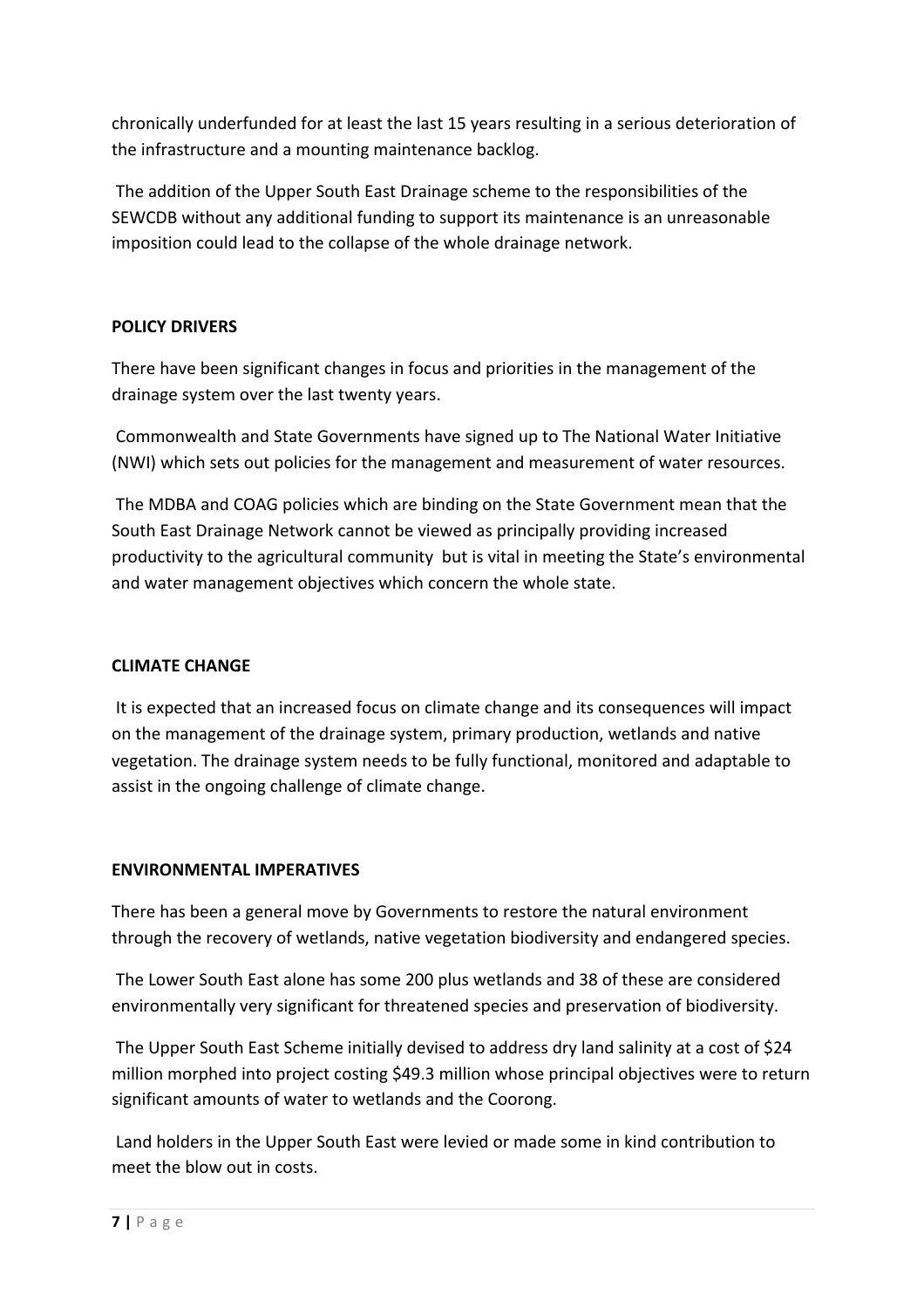Many people who do not consider that they have derived any benefit from the scheme are very angry. Some have refused to pay and have had a lien placed on their property title.

The Upper South East Reflows Restoration Scheme is currently returning an average of 26 GL of freshwater a year to the Coorong.

The proposed South East flows Restoration Project has the potential to deliver another 26 Gl.

The Community Panel considers that the SE Drainage system will assist the State in meeting its targets under the MDB Agreement, as well as providing a significant contribution to the restoration of the environmental health of the Coorong- a RAMSAR site – having significant benefits to the State and Nation.

#### **MANAGEMENT OF THE COORONG LOWER LAKES**

Management of the Coorong lower lakes salinity through the drainage system is proving beneficial to the viability of the MDB.

- Freshwater going into the Coorong reduces hyper-salinity (currently 26Gl))
- Monitored flows keep salinity levels within the required bands.
- Preservation of 13 key wetlands of extreme significance (apart from 200+ others) are State assets.
- An improved fishing industry is resulting from reflows.
- Irrigators' viability on the River Murray will benefit as their water reductions are lessened – resulting from SE Water being introduced to the system.

As a result of consultation with Aboriginal community representatives, the Community Panel acknowledges the significance of the local Aboriginal cultural connections in the management of the Wetlands through the Drainage Network, and, a desire for ongoing consultation.

#### **IMPACT OF DRAINAGE ON LAND**

The management of water in the South East to improve productivity has and will continue to be an objective of the drainage network. However the current practice and infrastructure designed to drain an area may not be the best way to utilise the water resource to improve productivity and enhance wetlands, native vegetation and biodiversity.